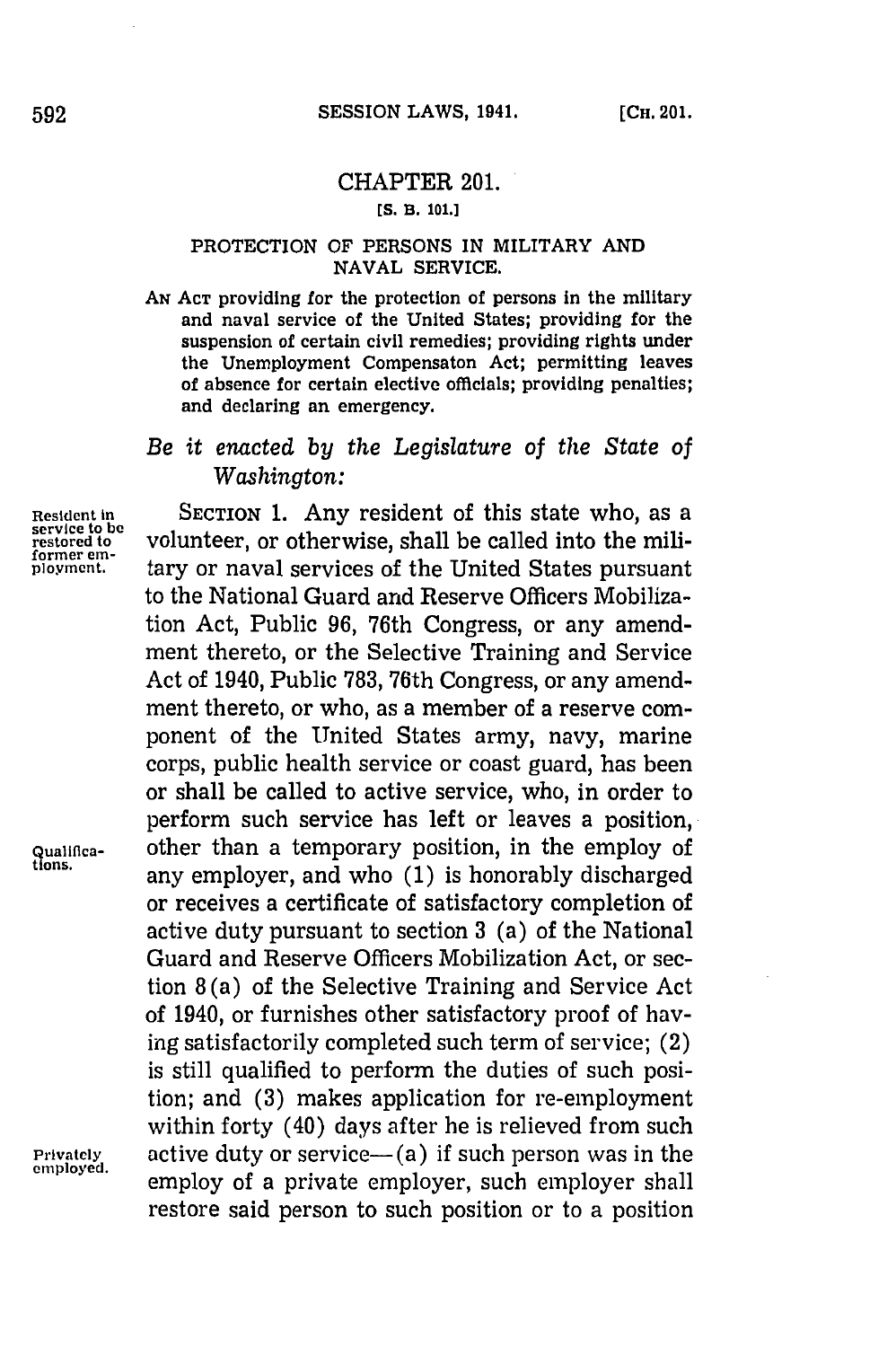of like seniority status and pay, unless the employer's Same status circumstances have so changed as to make it impossible or unreasonable to do so, or **(b)** if such person was in the employ of this state or any municipality **Public em**or political subdivision thereof, such person shall be restored to such position or to a position of like seniority status and pay: *Provided, however,* That restoration shall not take place if such service ex- **Elective or** ceeds the period of the tenure of office of the elective officials or appointive official from whom the employment flows, and provided further that the circumstances surrounding the governmental office in question have not so changed as to make restoration impossible, unreasonable or against the public interest.

SEC. 2. When any elective officer of this state or **Service** *deemed leave* any political subdivision thereof, including any **of absence for elective** judicial officer, shall be ordered into active service as or pudicial officer. provided in the foregoing section, he shall be deemed to have been granted leave of absence for such period of service. In the case of any judicial officer, such order to active service shall be deemed to create a case of extreme necessity and the Governor shall extend the leave of absence to cover the period of such active service. No leave of absence provided for herein shall operate to extend the term for which the occupant of any elective position shall have been elected. During such leave of absence the position of any elective official may be filled temporarily **by** an appointment to be made **by** the officer, board or other agency which would be authorized to **fill** a vacancy created **by** the death or resignation of the elective official so ordered to such service.

**SEC. 3.** Any person who is entitled to be restored to a position in accordance with the provisions of the preceding sections shall be considered as having been on furlough or leave of absence during his period of active military duty or service and shall be so restored without loss of seniority, shall be entitled to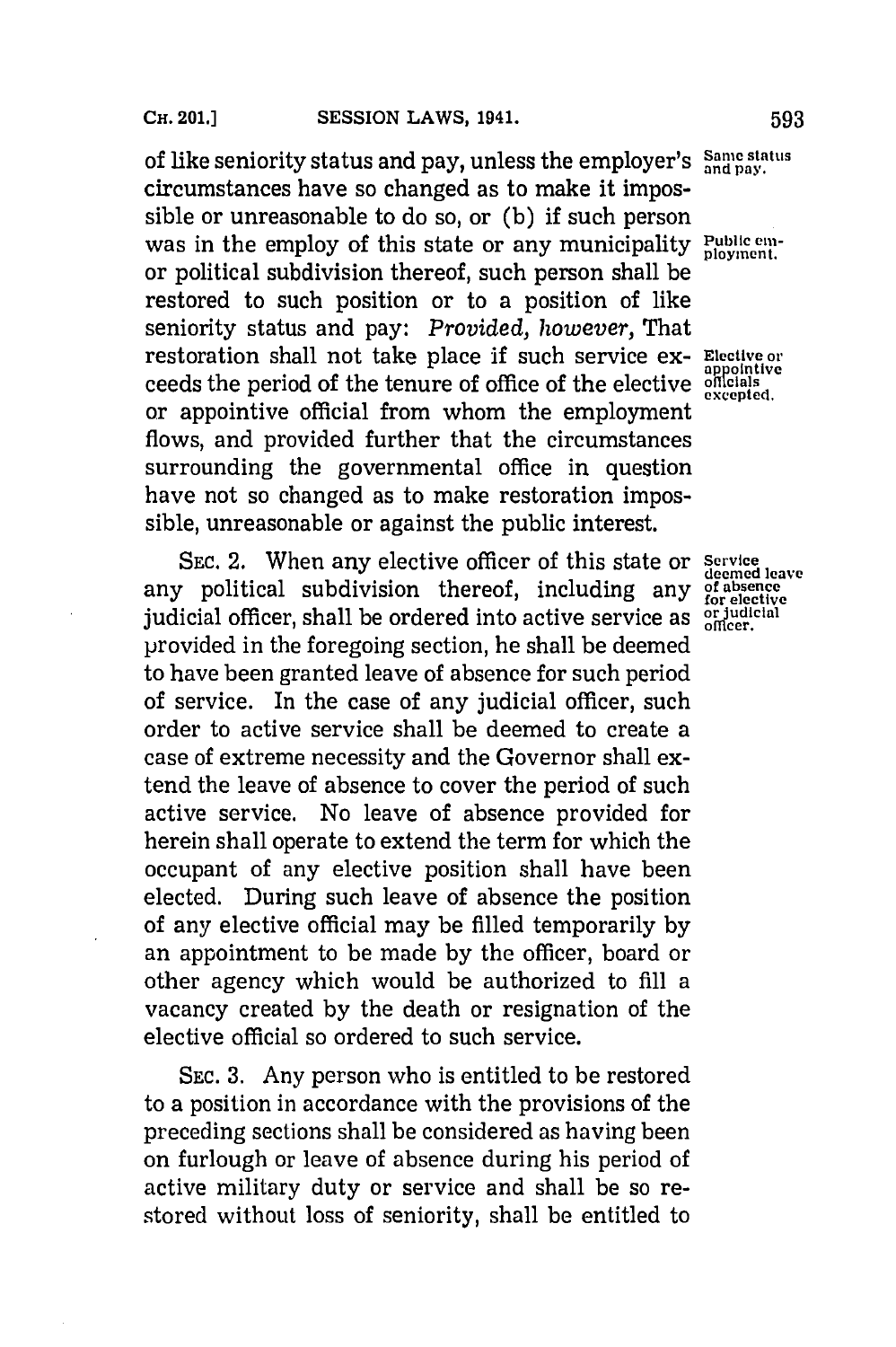### 594 **SESSION LAWS, 1941.** [CH. 201.

Person in participate in insurance, retirement pay or other<br>service en-<br>iiied to all phanefits of small by the employer numeric to eateb **rights and** benefits offered **by** the employer pursuant to estab**privileges.** lished rules and practioes relating to employees on furlough or leave of absence in effect with the employer at the time such person was ordered into such service, and shall not be discharged from such position without cause within one year after such restoration, but no employer shall be required to make any payment to keep such insurance or retirement rights current during such period of military service.

**Rights SEC.** 4. In case any employer, his successor, or **against empieyer** successors, fails or refuses to comply with the provisions of this act, the Attorney General, or, at his request and under his direction, any Prosecuting Attorney, shall bring an action in the Superior Court to obtain an order to specifically require such employer to comply with the provisions hereof, and as an incident thereto, to compensate such person for any loss of wages or benefits suffered **by** reason of such employer's unlawful act. Any such person who does not desire the services of the Attorney General or the Prosecuting Attorney may, **by** private counsel, maintain such action. Wilful failure or refusal **by Penalty.** any person to comply with the requirements of this act shall constitute a gross misdemeanor.

**Federal act**<br>to apply in Sec. 5. The Soldiers' and Sailors' Civil Relief Act<br>all courts. ef 1940 Bublie Act No. 961, 76th Congress is boneby. **all courts,** of 1940, Public Act No. **861,** 76th Congress, is hereby specifically declared to apply in proper cases in all the courts of this state.

> **SEC. 6.** Any person who shall enter the naval or military service pursuant to the National Guard and Reserve Officers' Mobilization Act or the Selective Training and Service Act of 1940, or who, as a member of any reserve component of the United States army, navy, marine corps or coast guard, shall be ordered to active service at any time subsequent to June **30,** 1940, shall, upon being honorably discharged